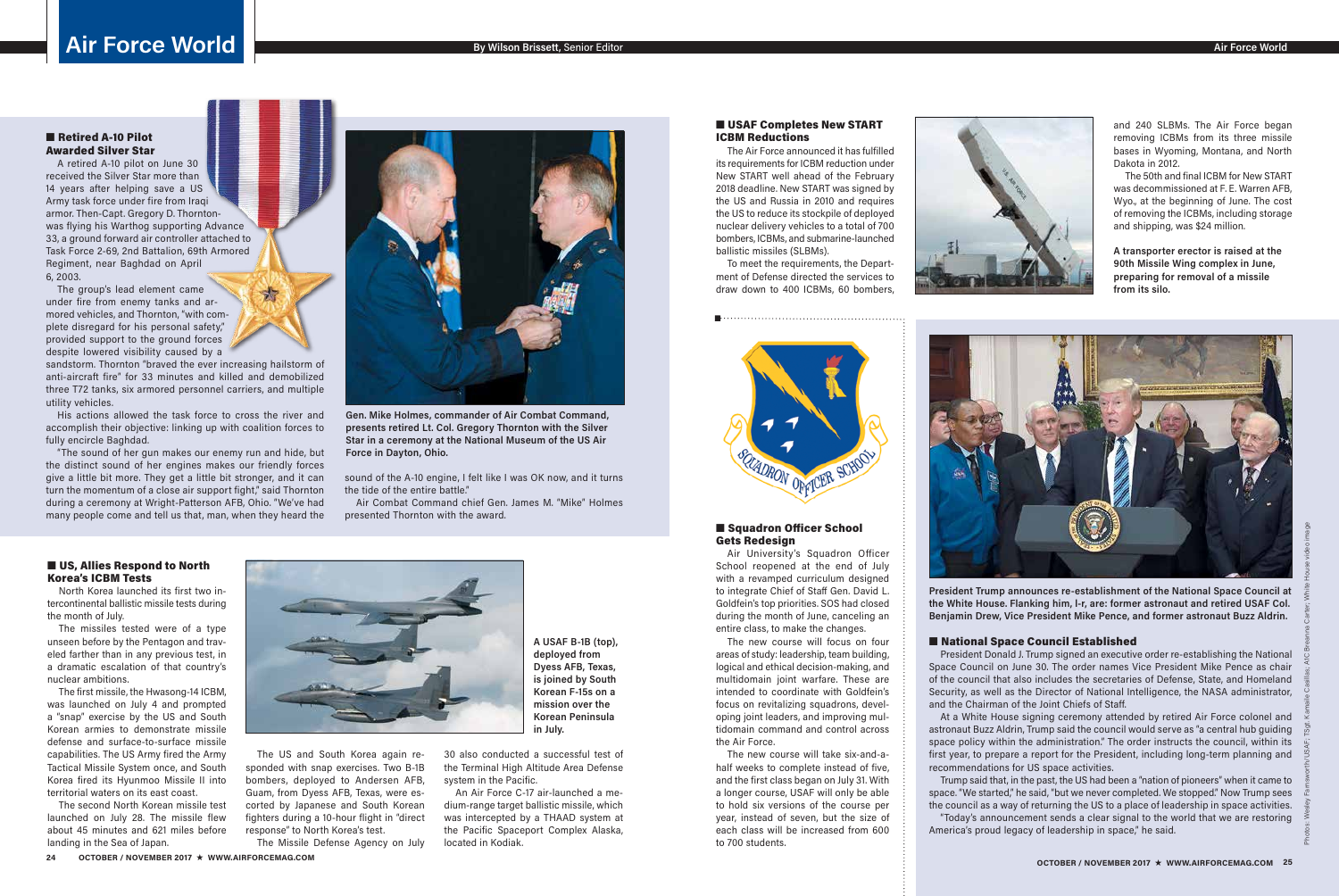### By the Numbers

**1,300** The number of official Air Force Instructions.

Air Force Secretary Heather A. Wilson on Aug. 4 announced a dramatic push to cut Air Force red tape over the next two years, saying USAF has too many AFIs and shouldn't "tell airmen how to do everything." Instead, she said,

## "Let's tell them what to do and let them surprise us with their ingenuity"



Source: Heather A. Wilson, National Defense University speech

### ■ Pawlikowski: Faster Software Development Needed

The Air Force is working to change the way it develops new software through several pathfinder programs that are focused on business and logistics systems, Gen. Ellen M. Pawlikowski, commander of Air Force Materiel Command, said July 14.



These efforts will seek to demonstrate the service's ability to abandon traditional Pentagon systems engineering methods and embrace commercial software development processes, known as "agile software development,"

**Pawlikowski**

Pawlikowski told the audience at an Air Force Association Mitchell Institute for Aerospace Studies event in Washington, D.C.

The problem is a serious one because while "software is at the heart of most of what we do," Pawlikowski said the Air Force continues to prioritize hardware development on major weapons systems—leaving software development as an afterthought. But in the multidomain command and control warfare of the future, speed of networking and decision-making will be decisive, she said, and a responsive, agile software development process will be indispensable.

The traditional Pentagon systems engineering process is not set up to produce new and updated software with speed. A typical milestone, like the preliminary design review, "doesn't make very much sense" in the software development process, Pawlikowski said. Also the Pentagon testing regime puts barriers between coders and operators that prevent quick adjustment of software capabilities to on-the-ground needs.

Pawlikowski said organizationally, the Air Force is working to develop "software teams" that can integrate into squadrons and bring coders and operators closer together. In some cases, the Air Force might even need to develop "software squadrons."

The pathfinders in business and logistics systems will precede more complicated work on software problems like an "operational flight profile," Pawlikowski said, where the risk is greater and mistakes could lead to "losing an airplane."

### ■ AMC Partially Lifts Dover C-5 Grounding

Air Mobility Command on Aug. 2 returned five of 18 C-5M Super Galaxys to flight following the July 17 standdown at Dover AFB, Del., due to issues with the airlifter's landing gear. At the same time, AMC Commander Gen. Carlton D. Everhart II ordered a fleetwide replacement of all C-5 ball screw assembly parts to prevent further problems.

On June 18, Everhart ordered all Dover-based C-5s to stop flying after two separate incidents where C-5s experienced failure of their landing gear at Naval Station Rota, Spain. During the standdown, AMC officials inspected the aircraft's landing gear to ensure proper extension and retraction.

"Our airmen are working deliberately and methodically at Dover and across the command to identify and resolve any issues impacting the C-5 fleet," Everhart said in a news release. "We have put measures in place to ensure aircrew safety and reduce wear and tear on the aircraft."

While the aircraft at Dover are returning to flight, Travis AFB, Calif., is replacing parts on its aircraft. The C-5's nose landing gear has two ball screws, with both working together to retract and extend the landing gear. If one screw assembly is broken, the gear cannot operate, according to AMC. Everhart also ordered the C-5 fleet to limit kneel operations.

"With an aging fleet, it is important to take all potential measures to reduce stress on the aircraft," he said.

**26 OCTOBER / NOVEMBER 2017** H **WWW.AIRFORCEMAG.COM** The grounding came as Air Mobility Command began Mobility



**A C-5M gets a nose landing gear check July 28 at Dover AFB, Del., after a standdown, following two incidents of nose gear failure.** 

Guardian—its largest-ever exercise. The C-5 grounding did not impact flying operations for the exercise, but more C-17s were tasked to help carry equipment to make up for the missing C-5s, exercise officials said.